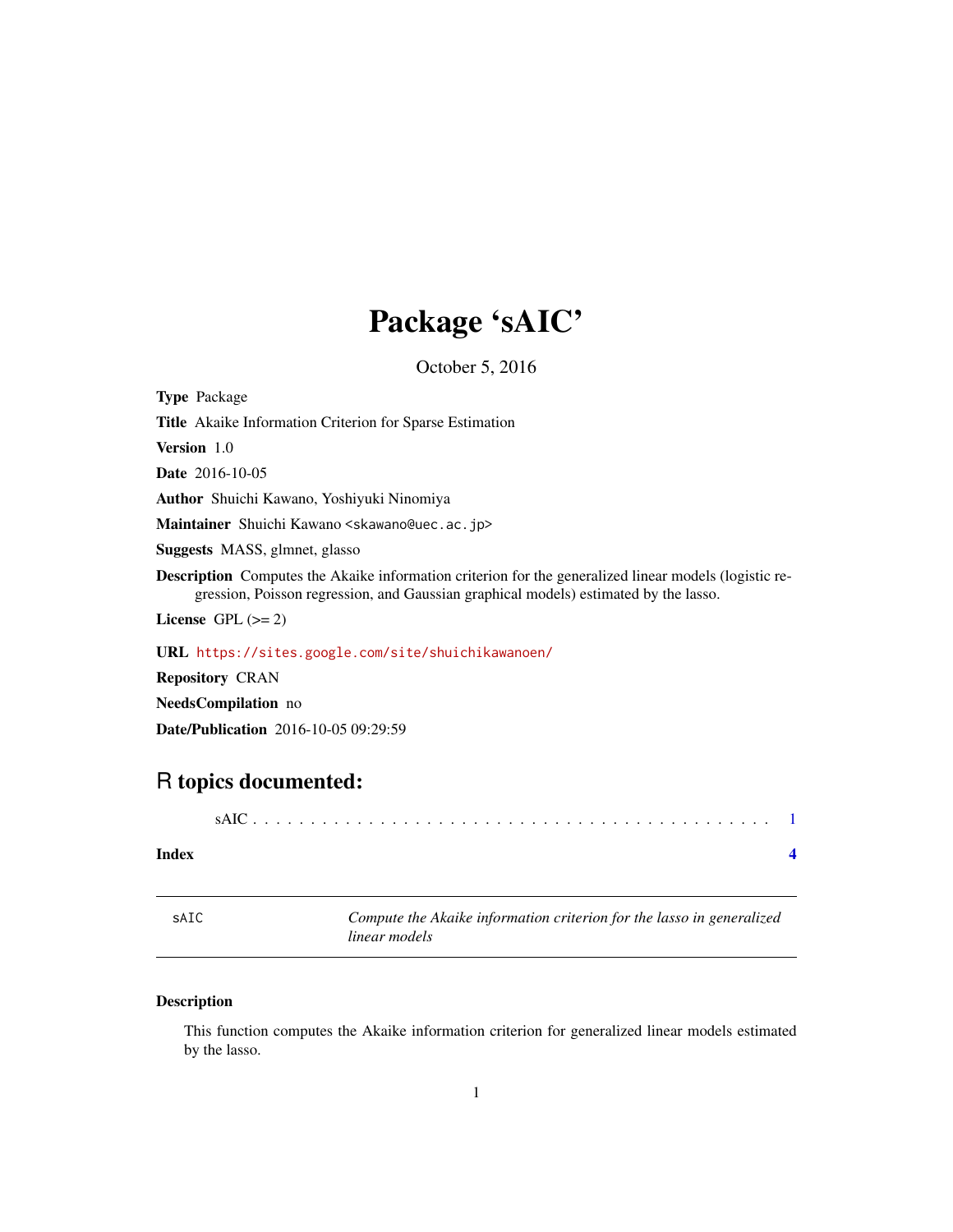#### Usage

```
sAIC(x, y=NULL, beta, family=c("binomial","poisson","ggm"))
```
#### **Arguments**

| A response vector. If you select family="ggm", you should omit this argument.        |
|--------------------------------------------------------------------------------------|
| An estimated coefficient vector including the intercept. If you select family="ggm", |
|                                                                                      |
|                                                                                      |

#### Value

#### Author(s)

Shuichi Kawano <skawano@uec.ac.jp>

#### References

Ninomiya, Y. and Kawano, S. (2016). *AIC for the Lasso in generalized linear models. Electronic Journal of Statistics, 10, 2537–2560.* <http://dx.doi.org/10.1214/16-EJS1179>

#### Examples

```
library(MASS)
library(glmnet)
library(glasso)
### logistic model
set.seed(3)
n \le -100; np \le -10; beta \le -c(rep(0.5,3), rep(0,np-3))
Sigma <- diag( rep(1,np) )
for(i in 1:np) for(j in 1:np) Sigma[i,j] <- 0.5^{\circ}(abs(i-j))
x <- mvrnorm(n, rep(0, np), Sigma)
y <- rbinom(n,1,1-1/(1+exp(x%*%beta)))
glmnet.object <- glmnet(x,y,family="binomial",alpha=1)
coef.glmnet <- coef(glmnet.object)
### coefficients
coef.glmnet[ ,10]
### AIC
sAIC(x=x, y=y, beta=coef.glmnet[ ,10], family="binomial")
### Poisson model
set.seed(1)
n \le -100; np \le -10; beta \le c(rep(0.5,3), rep(0,np-3))
Sigma \leq diag( rep(1,np) )
for(i in 1:np) for(j in 1:np) Sigma[i,j] <- 0.5^{\circ}(abs(i-j))
```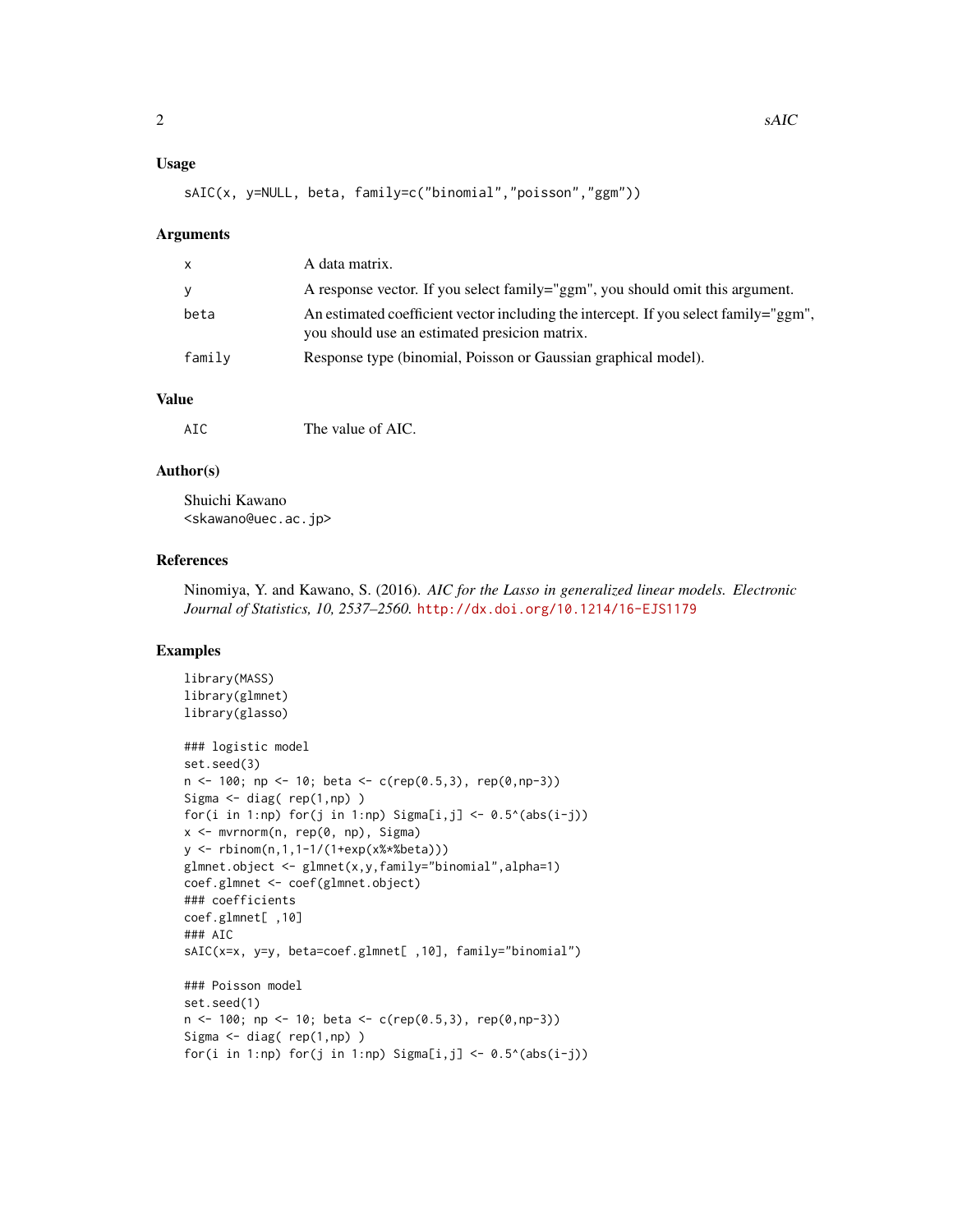#### $sAIC$  3

```
x <- mvrnorm(n, rep(0, np), Sigma)
y <- rpois(n,exp(x%*%beta))
glmnet.object <- glmnet(x,y,family="poisson",alpha=1)
coef.glmnet <- coef(glmnet.object)
### coefficients
coef.glmnet[ ,20]
### AIC
sAIC(x=x, y=y, beta=coef.glmnet[ ,20], family="poisson")
### Gaussian graphical model
set.seed(1)
n <- 100; np <- 10; lambda_list <- 1:100/50
invSigma <- diag( rep(0,np) )
for(i in 1:np)
{
for(j in 1:np)
{
if( i == j ) invSignal[i , j] < -1if( i = (j-1) || (i-1) == j ) invSigma[ii, j] < -0.5}
}
Sigma <- solve(invSigma)
x <- scale(mvrnorm(n, rep(0, np), Sigma))
glasso.object <- glassopath(var(x), rholist=lambda_list, trace=0)
### AIC
sAIC(x=x, beta=glasso.object$wi[,,10], family="ggm")
```